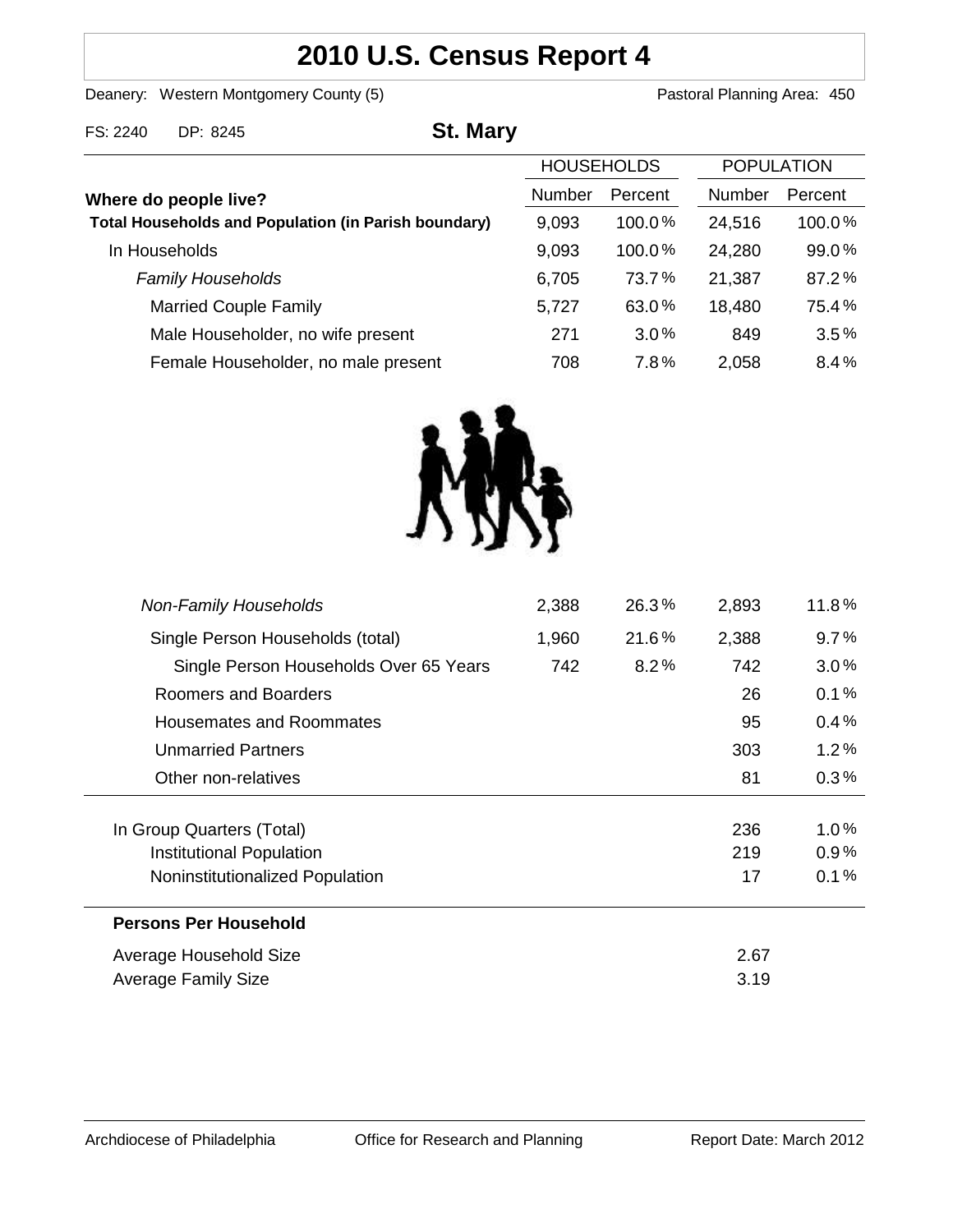# **2010 U.S. Census Report 4**

Deanery: Western Montgomery County (5) Deanery: Western Montgomery County (5)

FS: 2240 DP: 8245 **St. Mary**

|                                                      |                | <b>POPULATION</b> |  |
|------------------------------------------------------|----------------|-------------------|--|
| Where do Children - Under Age 18 Live?               | Number         | Percent           |  |
| Total Children - Under Age 18 (in Parish boundary)   | 6,400          | 100.0%            |  |
| In Households                                        | 6,370          | 99.5%             |  |
| Householder or spouse is under 18                    | 1              | 0.0%              |  |
| With Related:                                        |                |                   |  |
| Married-Couple Family                                | 5,181          | 80.9%             |  |
| Male Householder, No Wife Present                    | 223            | 3.5%              |  |
| Female Householder, No Husband Present               | 645            | 10.1%             |  |
| <b>Other Related Householder</b>                     | 36             | 0.6%              |  |
| <b>With Non-Relatives</b>                            | 58             | 0.9%              |  |
| <b>Grandparent Householder</b>                       | 226            | 3.5%              |  |
| In Group Quarters                                    | 31             | 0.5%              |  |
| Institutionalized population                         | 31             | 0.5%              |  |
| Noninstitutionalized population                      | 0              | 0.0%              |  |
| Where do Adults - Age 65 and Older - Live?           |                |                   |  |
| Total Adults - Age 65 and Older (in Parish boundary) | 2,963          | 100.0%            |  |
| In Households                                        | 2,811          | 94.9%             |  |
| Family Households:                                   | 1,980          | 66.8%             |  |
| Is Householder or Spouse                             | 1,722          | 58.1%             |  |
| With Other Relative Householder                      | 31             | 1.0%              |  |
| With Non-Related Householder                         | $\overline{7}$ | 0.3%              |  |
| is Parent                                            | 143            | 4.8%              |  |
| is Parent-in-Law                                     | 77             | 2.6%              |  |
| In Non-family Households:                            | 831            | 28.0%             |  |
| Male Living Alone                                    | 222            | 7.5%              |  |
| Male not Living Alone                                | 27             | 0.9%              |  |
| Female Living Alone                                  | 520            | 17.5%             |  |
| Female not Living Alone                              | 18             | 0.6%              |  |
| Other                                                | 43             | 1.5%              |  |
| In Group Quarters                                    | 153            | 5.1%              |  |
| Institutionalized population                         | 153            | 5.1%              |  |
| Noninstitutionalized population                      | 0              | 0.0%              |  |
| <b>Housing Units in the Parish boundary</b>          |                |                   |  |
| <b>Total Housing Units</b>                           | 9,514          | 100.0%            |  |
| Occupied                                             | 9,093          | 95.6%             |  |
| Owner-Occupied                                       | 7,527          | 79.1%             |  |
| Renter-Occupied                                      | 1,566          | 16.5%             |  |
| Vacant                                               | 420            | 4.4%              |  |

Archdiocese of Philadelphia **Office for Research and Planning** Report Date: March 2012